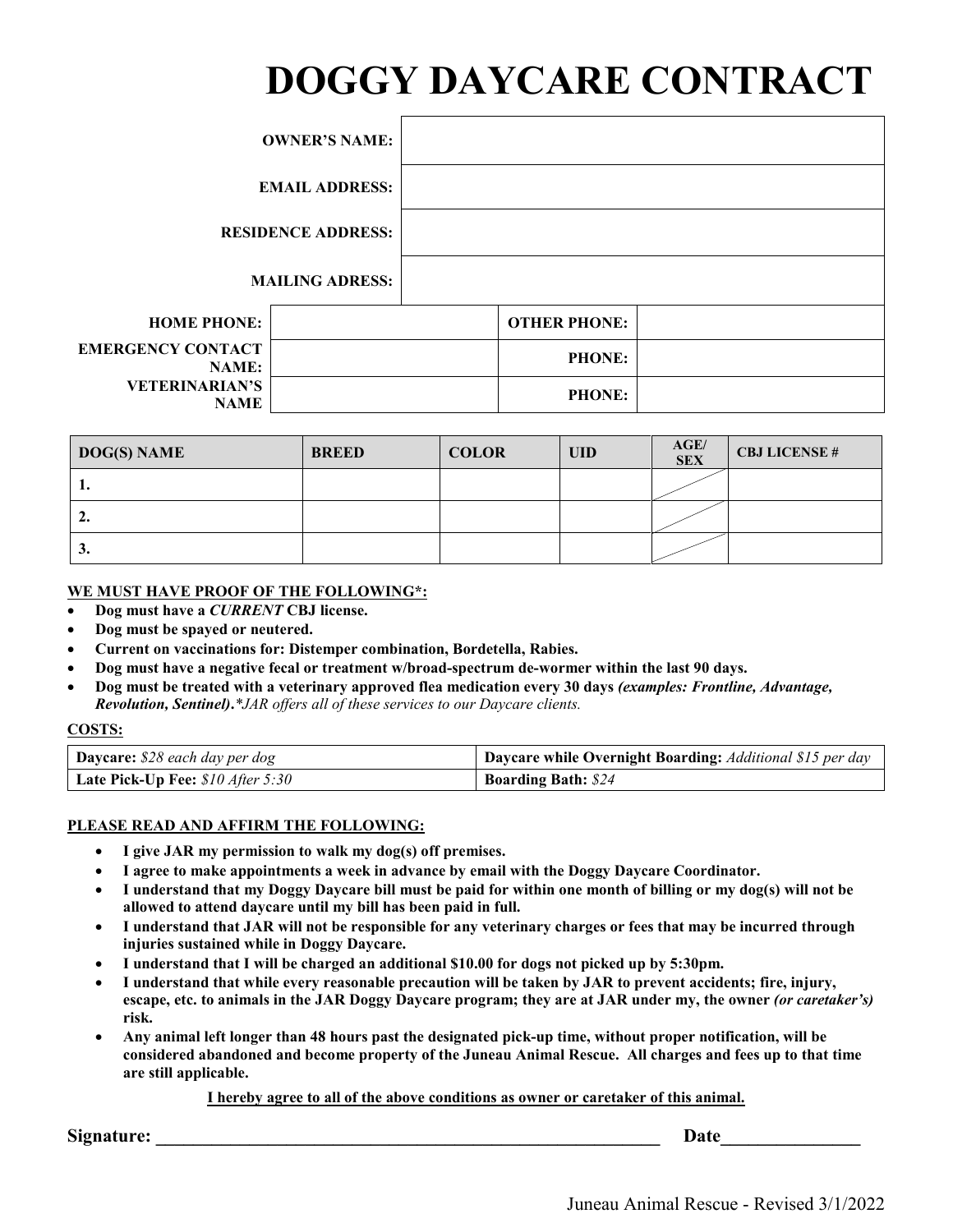## **MEDICAL INFORMATION**

|                                          | <b>OWNER'S NAME:</b>      |                     |  |
|------------------------------------------|---------------------------|---------------------|--|
| <b>EMAIL ADDRESS:</b>                    |                           |                     |  |
|                                          | <b>RESIDENCE ADDRESS:</b> |                     |  |
|                                          | <b>MAILING ADRESS:</b>    |                     |  |
| <b>HOME PHONE:</b>                       |                           | <b>OTHER PHONE:</b> |  |
| <b>EMERGENCY CONTACT</b><br><b>NAME:</b> |                           | <b>PHONE:</b>       |  |
| <b>VETERINARIAN'S</b><br><b>NAME</b>     |                           | <b>PHONE:</b>       |  |

**Initial each treatment you authorize JAR to administer to your dog when your dog is due. You will be billed accordingly. Please indicate whether you would like to be notified before we perform these treatments by checking the box next to the words "Prior notification requested"**

**If you elect to have your private veterinarian provide the medical requirements, proof of updated treatments must be provided to JAR prior to the expiration date in order to continue attending Doggy Daycare.** *Note: If sent from your vet office, please check with DDC Coordinator that records have been received.* 

**Dogs Name**(s)**:\_\_\_\_\_\_\_\_\_\_\_\_\_\_\_\_\_\_\_\_\_\_\_\_\_\_\_\_\_\_\_\_\_\_\_\_\_\_\_\_\_\_**

#### **ALL DOGS MUST BE CURRENT ON MEDICAL REQUIREMENTS TO PARTICIPATE IN DOGGY DAYCARE**

| <b>Medical Requirements</b> | <b>Expiration Date</b> | <b>JAR Authorization</b>                      | <b>Private Veterinarian</b> |
|-----------------------------|------------------------|-----------------------------------------------|-----------------------------|
| <b>Rabies</b>               |                        | <b>Prior notification</b><br>requested $\Box$ |                             |
| <b>Bordetella</b>           |                        | <b>Prior notification</b><br>requested $\Box$ |                             |
| <b>DHPP</b> (Distemper)     |                        | <b>Prior notification</b><br>requested $\Box$ |                             |
| *Fecal Exam                 |                        | <b>Prior notification</b><br>requested $\Box$ |                             |
| *Flea Treatment             |                        | <b>Prior notification</b><br>requested $\Box$ |                             |

*\*Fecal Exam: Dogs must have a negative fecal exam or treatment with a broad spectrum de-wormer within the last 90 days. \*Flea Treatment: Dogs must be treated with a veterinary approved flea medication within the last 30 days.*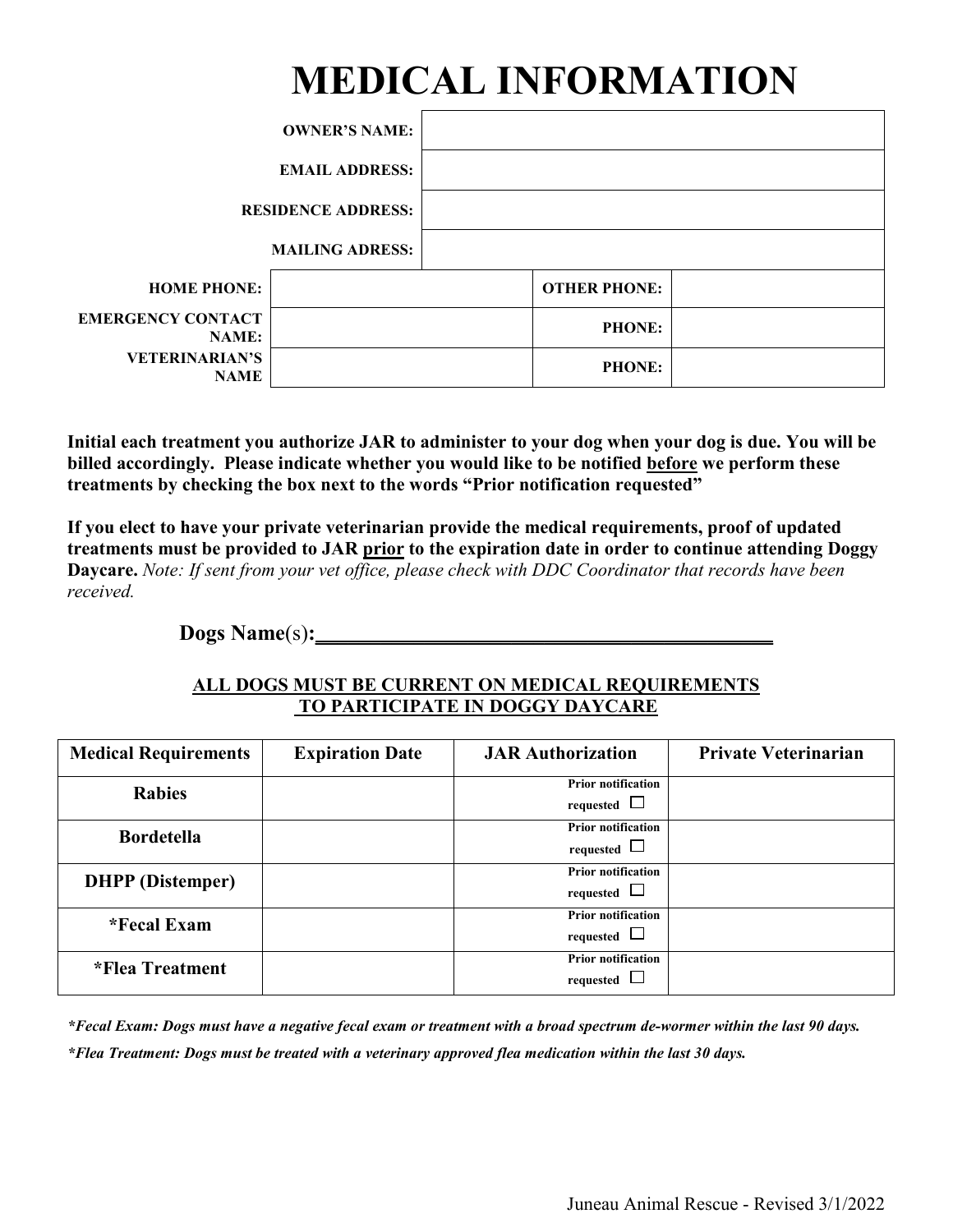# **MEDICAL INFORMATION CONTINUED**

**Does your dog have any allergies or medical conditions we should be aware of? Please list below:**

**Has your dog had any major surgeries that may affect their behavior or exercise tolerance? Please list below:**

**\_\_\_\_\_\_\_\_\_\_\_\_\_\_\_\_\_\_\_\_\_\_\_\_\_\_\_\_\_\_\_\_\_\_\_\_\_\_\_\_\_\_\_\_\_\_\_\_\_\_\_\_\_\_\_\_\_\_\_\_\_\_\_\_\_\_\_\_\_\_\_\_\_\_\_\_\_\_\_\_\_\_\_\_\_\_\_\_\_\_\_\_\_\_\_\_\_\_\_\_\_\_\_\_\_ \_\_\_\_\_\_\_\_\_\_\_\_\_\_\_\_\_\_\_\_\_\_\_\_\_\_\_\_\_\_\_\_\_\_\_\_\_\_\_\_\_\_\_\_\_\_\_\_\_\_\_\_\_\_\_\_\_\_\_\_\_\_\_\_\_\_\_\_\_\_\_\_\_\_\_\_\_\_\_\_\_\_\_\_\_\_\_\_\_\_\_\_\_\_\_\_\_\_\_\_\_\_\_\_\_ \_\_\_\_\_\_\_\_\_\_\_\_\_\_\_\_\_\_\_\_\_\_\_\_\_\_\_\_\_\_\_\_\_\_\_\_\_\_\_\_\_\_\_\_\_\_\_\_\_\_\_\_\_\_\_\_\_\_\_\_\_\_\_\_\_\_\_\_\_\_\_\_\_\_\_\_\_\_\_\_\_\_\_\_\_\_\_\_\_\_\_\_\_\_\_\_\_\_\_\_\_\_\_\_\_**

**\_\_\_\_\_\_\_\_\_\_\_\_\_\_\_\_\_\_\_\_\_\_\_\_\_\_\_\_\_\_\_\_\_\_\_\_\_\_\_\_\_\_\_\_\_\_\_\_\_\_\_\_\_\_\_\_\_\_\_\_\_\_\_\_\_\_\_\_\_\_\_\_\_\_\_\_\_\_\_\_\_\_\_\_\_\_\_**

**\_\_\_\_\_\_\_\_\_\_\_\_\_\_\_\_\_\_\_\_\_\_\_\_\_\_\_\_\_\_\_\_\_\_\_\_\_\_\_\_\_\_\_\_\_\_\_\_\_\_\_\_\_\_\_\_\_\_\_\_\_\_\_\_\_\_\_\_\_\_\_\_\_\_\_\_\_\_\_\_\_\_\_\_\_\_\_**

**\_\_\_\_\_\_\_\_\_\_\_\_\_\_\_\_\_\_\_\_\_\_\_\_\_\_\_\_\_\_\_\_\_\_\_\_\_\_\_\_\_\_\_\_\_\_\_\_\_\_\_\_\_\_\_\_\_\_\_\_\_\_\_\_\_\_\_\_\_\_\_\_\_\_\_\_\_\_\_\_\_\_\_\_\_\_\_**

*By signing below, I hereby agree to all of the above stated conditions as owner/caretaker of this animal.*

**Printed Name \_\_\_\_\_\_\_\_\_\_\_\_\_\_\_\_\_\_\_\_\_\_\_\_\_\_\_\_\_\_\_\_\_\_\_\_\_\_\_\_\_\_\_\_\_\_\_\_\_\_\_\_\_\_\_\_\_\_\_\_\_\_\_\_\_\_\_\_\_\_\_\_\_\_**

Signature **Later and Signature Later and Signature Date** 

Juneau Animal Rescue - Revised 3/1/2022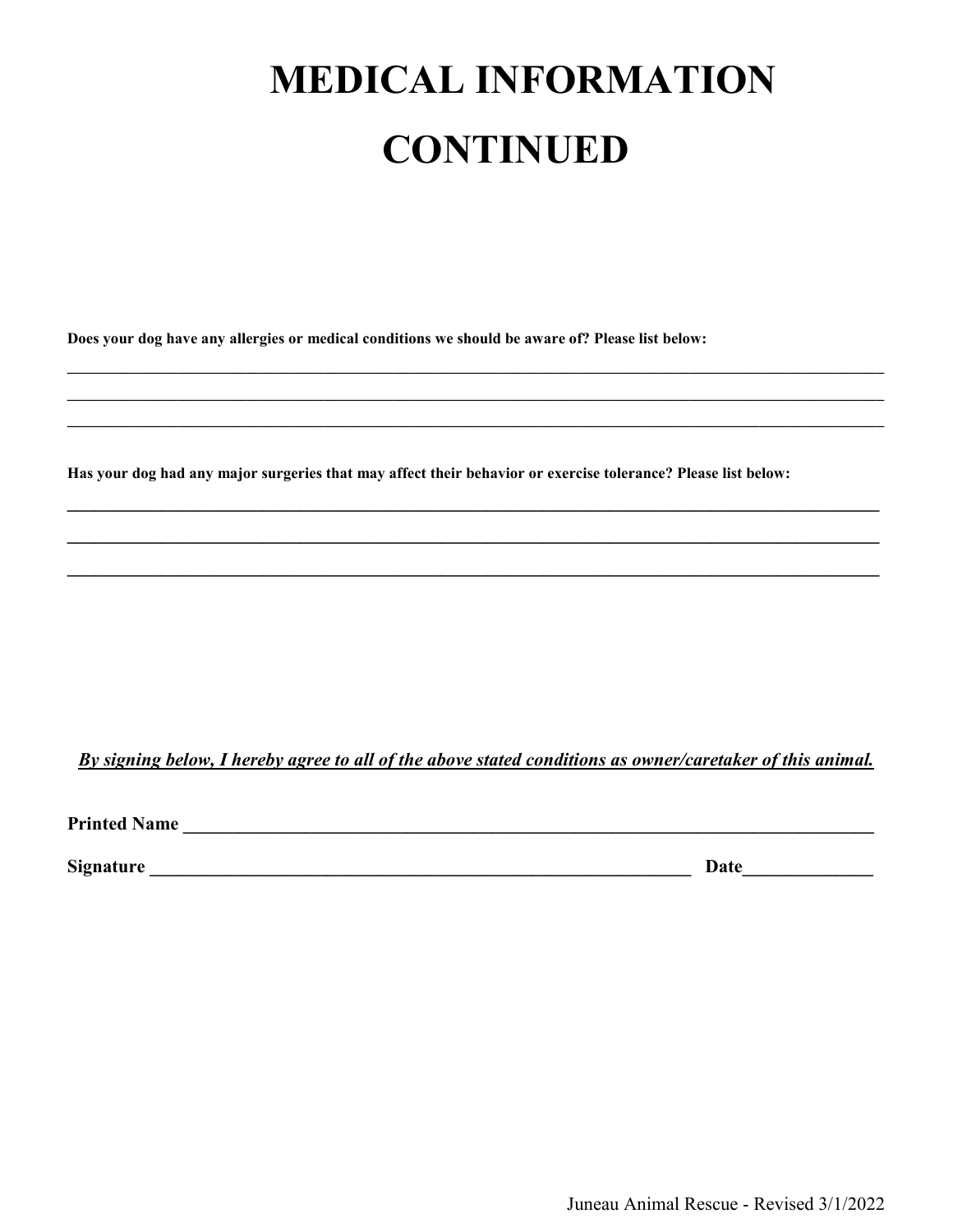We are very excited to welcome your dog to Daycare. Before we can accept your dog we ask that you fill out this section to the best of your knowledge for each individual dog. This will ensure your dog is matched to staff and other canines to ensure your dog can have the best time while attending Daycare.

| (One dog per questionnaire)                                                                     |
|-------------------------------------------------------------------------------------------------|
| Please tell us about your dog:                                                                  |
|                                                                                                 |
|                                                                                                 |
|                                                                                                 |
|                                                                                                 |
| Describe how your dog spends the majority of his/her time:                                      |
|                                                                                                 |
| What kind of exercise does your dog enjoy most (walks, running, biking, fetch, ext)             |
|                                                                                                 |
| What sort of play does your dog enjoy most?                                                     |
| $\Box$ Chase<br>$\Box$ Tug<br>$\Box$ Fetch<br>$\Box$ Wrestle $\Box$ Other:                      |
| A typical walk with my dog looks like:                                                          |
|                                                                                                 |
| Does your dog pull while being walked? And is it all the time or does he have certain triggers? |
|                                                                                                 |
|                                                                                                 |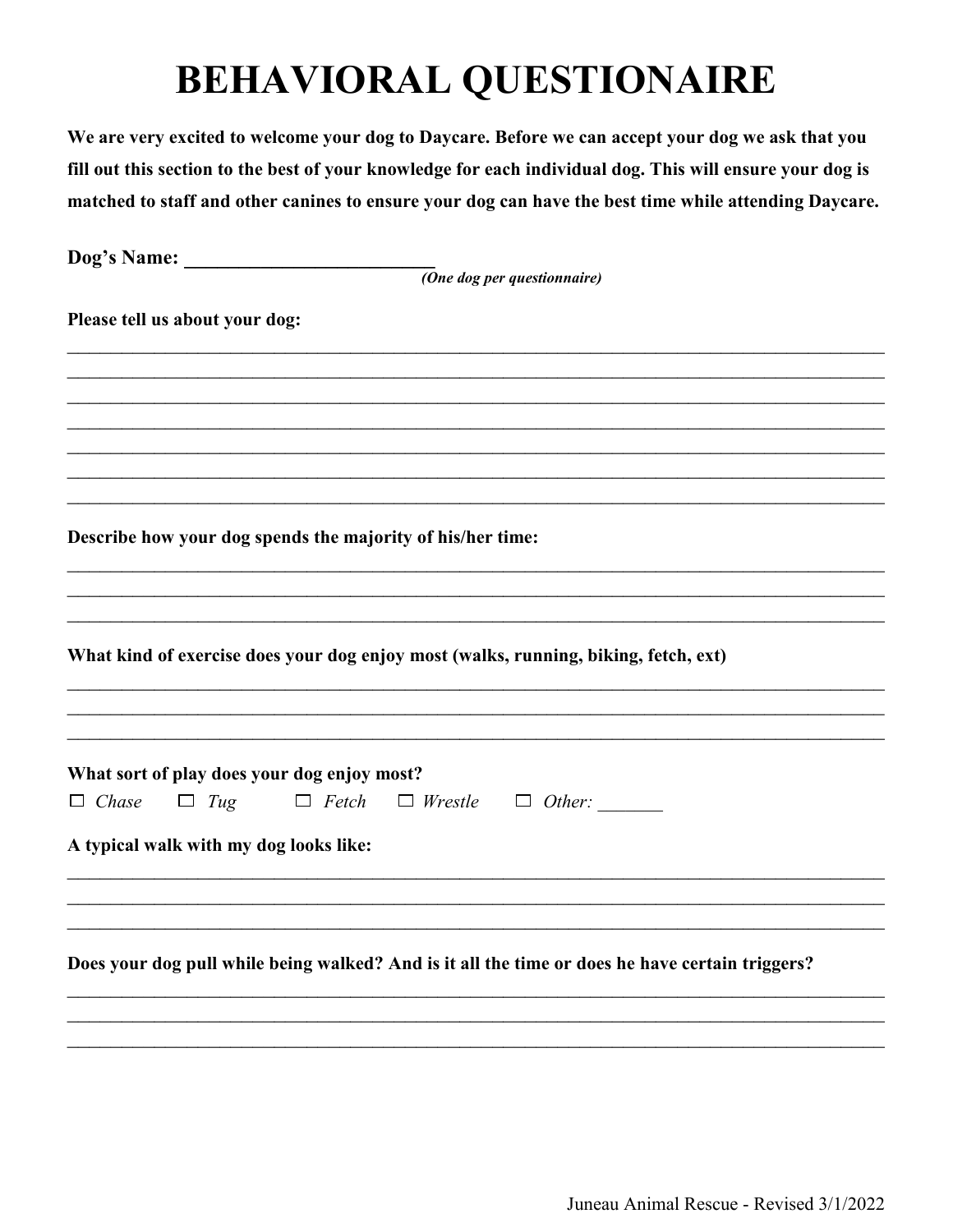Describe your dog's behavior around other dogs:

What is your dog's general attitude to training, and what are his or her favorite rewards?

What training methods or philosophies do you use at home?

Does your dog come when called?

Does your dog sit on command?

What do you consider your dog's most undesirable behavior?

When guests come over my dog....:

Describe your dog's reaction to being left alone:

Juneau Animal Rescue - Revised 3/1/2022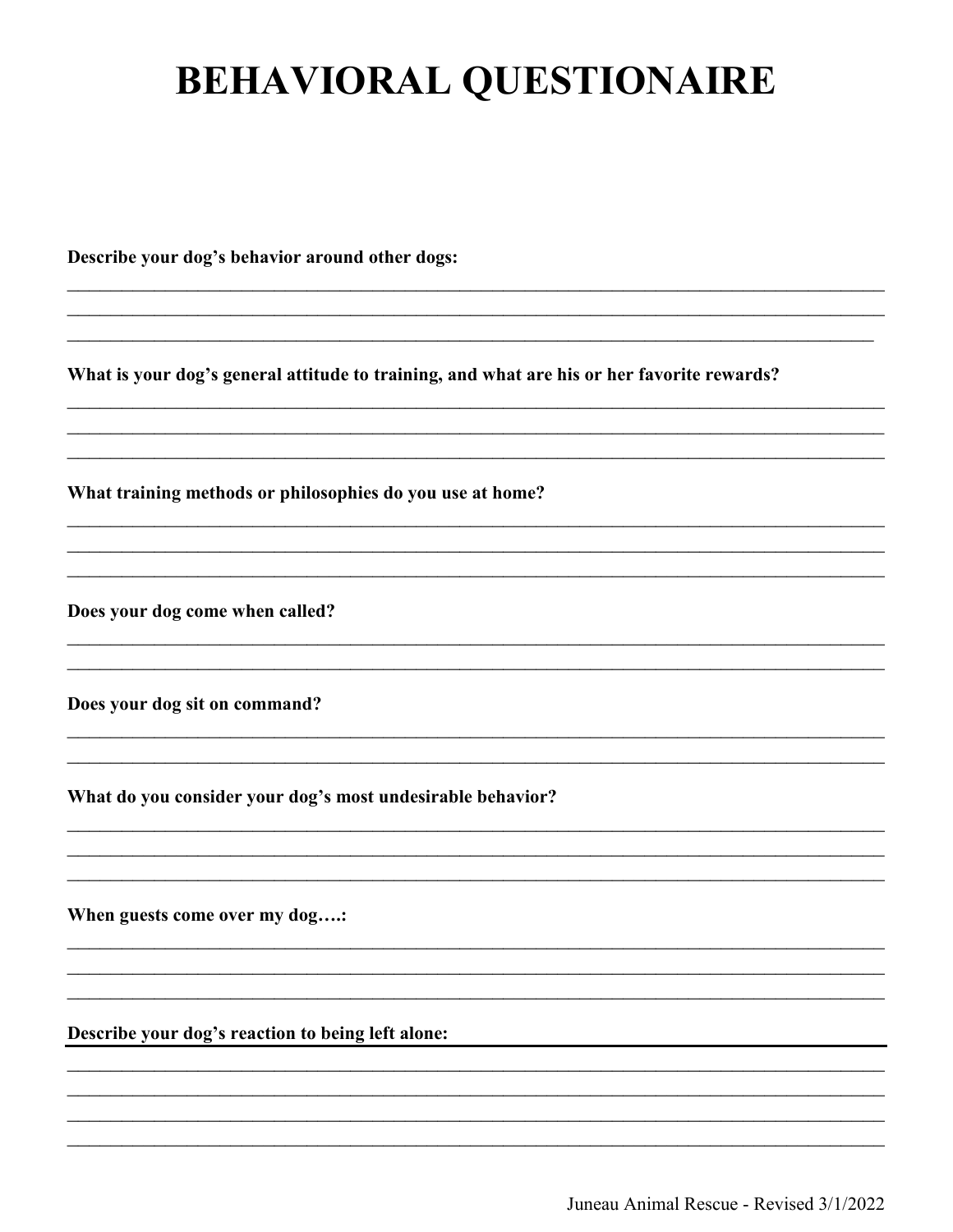**Please use the charts below to check off behaviors or dogs your dog may, or may not like or exhibit. This will help match your dog accordingly to staff members, & other dogs to ensure your dog gets all the socialization & restrictions he/she needs.**

| <b>Behaviors</b>                       | <b>Unsure</b> | <b>Never</b> | <b>Occasionally</b> | Often |
|----------------------------------------|---------------|--------------|---------------------|-------|
| House Soiling                          |               |              |                     |       |
| Excessive barking or<br>howling        |               |              |                     |       |
| Stool eating                           |               |              |                     |       |
| Jumping on guests or<br>strangers      |               |              |                     |       |
| Chasing cars, people, or<br>other dogs |               |              |                     |       |
| Dominant                               |               |              |                     |       |
| Submissive                             |               |              |                     |       |
| Fearfulness (Shy or<br>phobic)         |               |              |                     |       |
| Very Excitable                         |               |              |                     |       |

| <b>Type Of Dog</b>      | Yes | <b>Tolerable</b> | N <sub>0</sub> | <b>Unsure</b> |
|-------------------------|-----|------------------|----------------|---------------|
| Puppies                 |     |                  |                |               |
| Playful Dogs            |     |                  |                |               |
| <b>High Energy Dogs</b> |     |                  |                |               |
| <b>Barky Dogs</b>       |     |                  |                |               |
| <b>Small Dogs</b>       |     |                  |                |               |
| Large Dogs              |     |                  |                |               |
| <b>Dominant Dogs</b>    |     |                  |                |               |
| Submissive Dogs         |     |                  |                |               |
| Male Dogs               |     |                  |                |               |
| Female Dogs             |     |                  |                |               |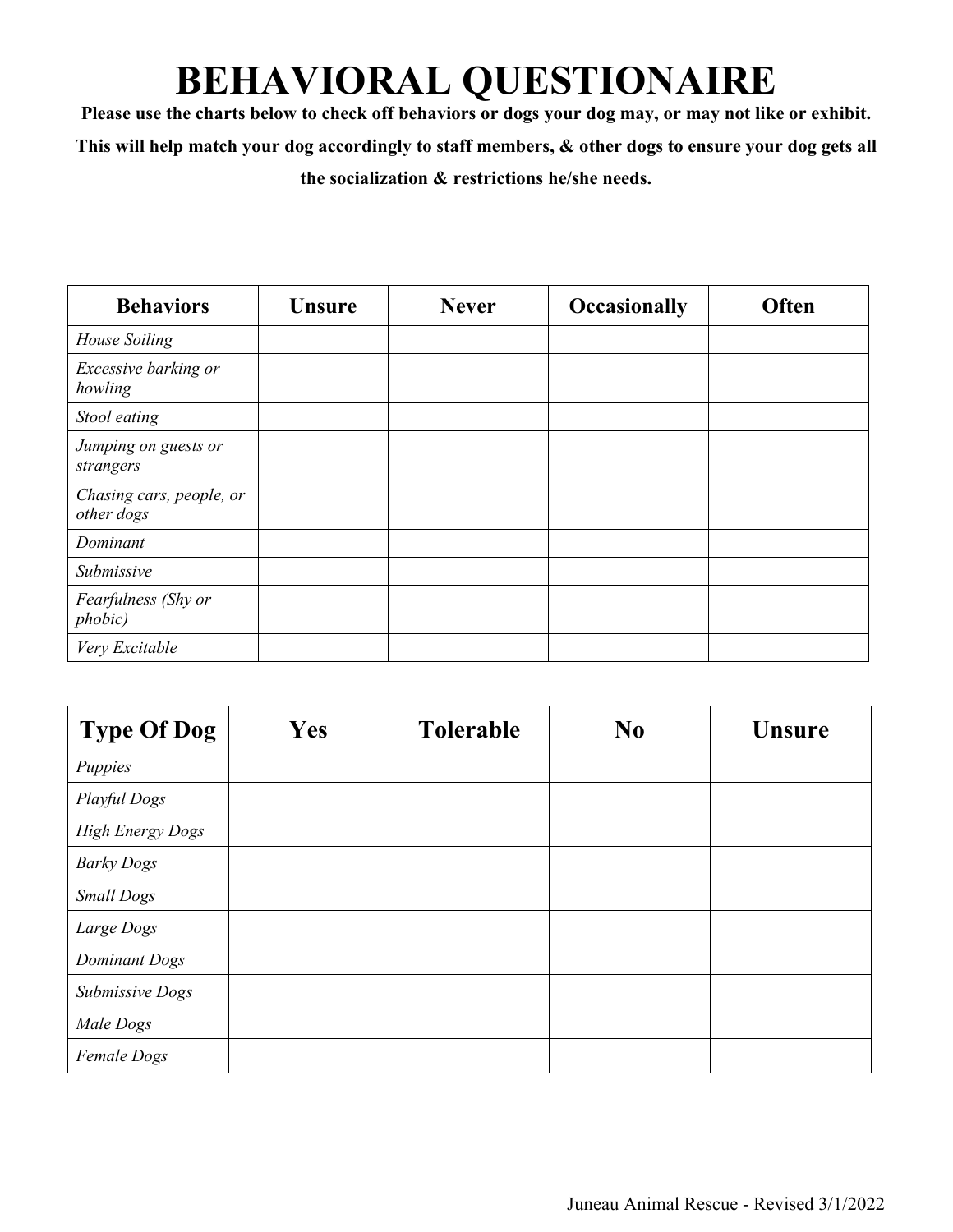We are almost ready to welcome your dog to Daycare. Please answer the questions below and let us know any additional information about your dog that has not been covered. Being thorough and honest will help ensure your dog has the best time while attending Daycare.

Does your dog have any history of aggressive behavior? Be honest, this will not keep your dog out of the program if you answer yes. Explain:

What is your overall goal by enrolling your dog in daycare?

Is there anything else you would like us to know about your dog?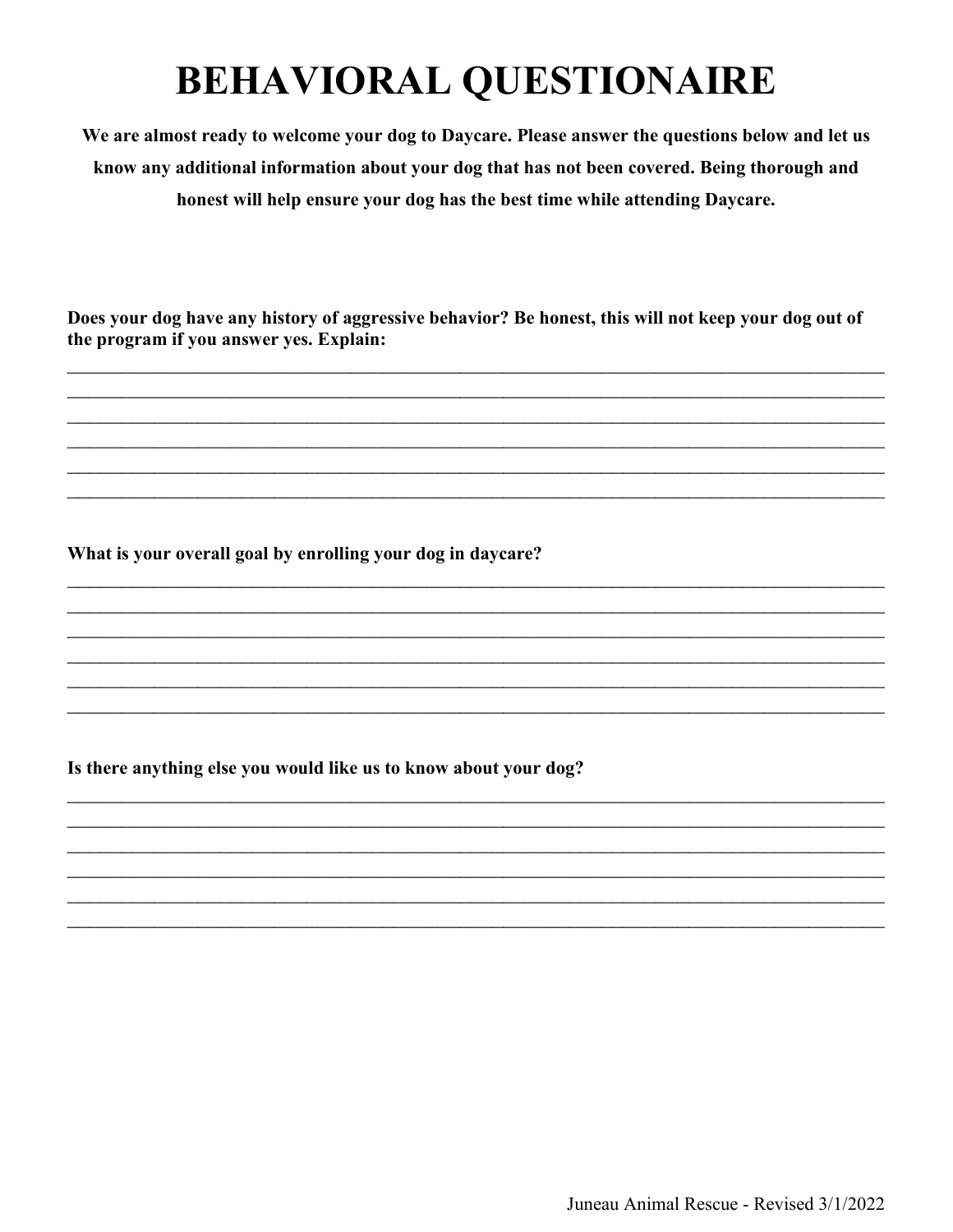### **PERMISSION SLIP**

**Doggy Daycare is a very exciting time for dogs to come and enjoy their days while participating in a variation of activities. Before we enroll your dog in Daycare we ask parents to give us permission for treating for good behavior.**

### **Dog Treat Permissions**

*As owner of this dog, I give permission for JAR staff to give my dog treats:*

- **I give my permission for the JAR to give my dogs treats throughout the day while training.**
- **I do not give JAR staff permission to give my dog treats throughout the day while training**
- **My Dog has Allergies:** *(Owners of dogs with food allergies must bring their own treats)*

*By signing below, I hereby affirm to all of the above stated conditions as owner/caretaker of this animal.*

**\_\_\_\_\_\_\_\_\_\_\_\_\_\_\_\_\_\_\_\_\_\_\_\_\_\_\_\_\_\_\_\_\_\_\_\_\_\_\_\_\_\_\_\_\_\_\_\_\_\_\_\_\_\_\_\_\_\_\_\_\_\_\_\_\_\_\_\_\_\_\_\_ \_\_\_\_\_\_\_\_\_\_\_\_\_\_\_\_\_\_\_\_\_\_\_\_\_\_\_\_\_\_\_\_\_\_\_\_\_\_\_\_\_\_\_\_\_\_\_\_\_\_\_\_\_\_\_\_\_\_\_\_\_\_\_\_\_\_\_\_\_\_\_\_ \_\_\_\_\_\_\_\_\_\_\_\_\_\_\_\_\_\_\_\_\_\_\_\_\_\_\_\_\_\_\_\_\_\_\_\_\_\_\_\_\_\_\_\_\_\_\_\_\_\_\_\_\_\_\_\_\_\_\_\_\_\_\_\_\_\_\_\_\_\_\_\_**

**Printed Name \_\_\_\_\_\_\_\_\_\_\_\_\_\_\_\_\_\_\_\_\_\_\_\_\_\_\_\_\_\_\_\_\_\_\_\_\_\_\_\_\_\_\_\_\_\_\_\_\_\_\_\_\_\_\_\_\_\_\_\_\_\_\_\_\_\_\_\_\_\_\_\_\_\_**

**Signature \_\_\_\_\_\_\_\_\_\_\_\_\_\_\_\_\_\_\_\_\_\_\_\_\_\_\_\_\_\_\_\_\_\_\_\_\_\_\_\_\_\_\_\_\_\_\_\_\_\_\_\_\_\_\_\_ Date\_\_\_\_\_\_\_\_\_\_\_\_\_\_**